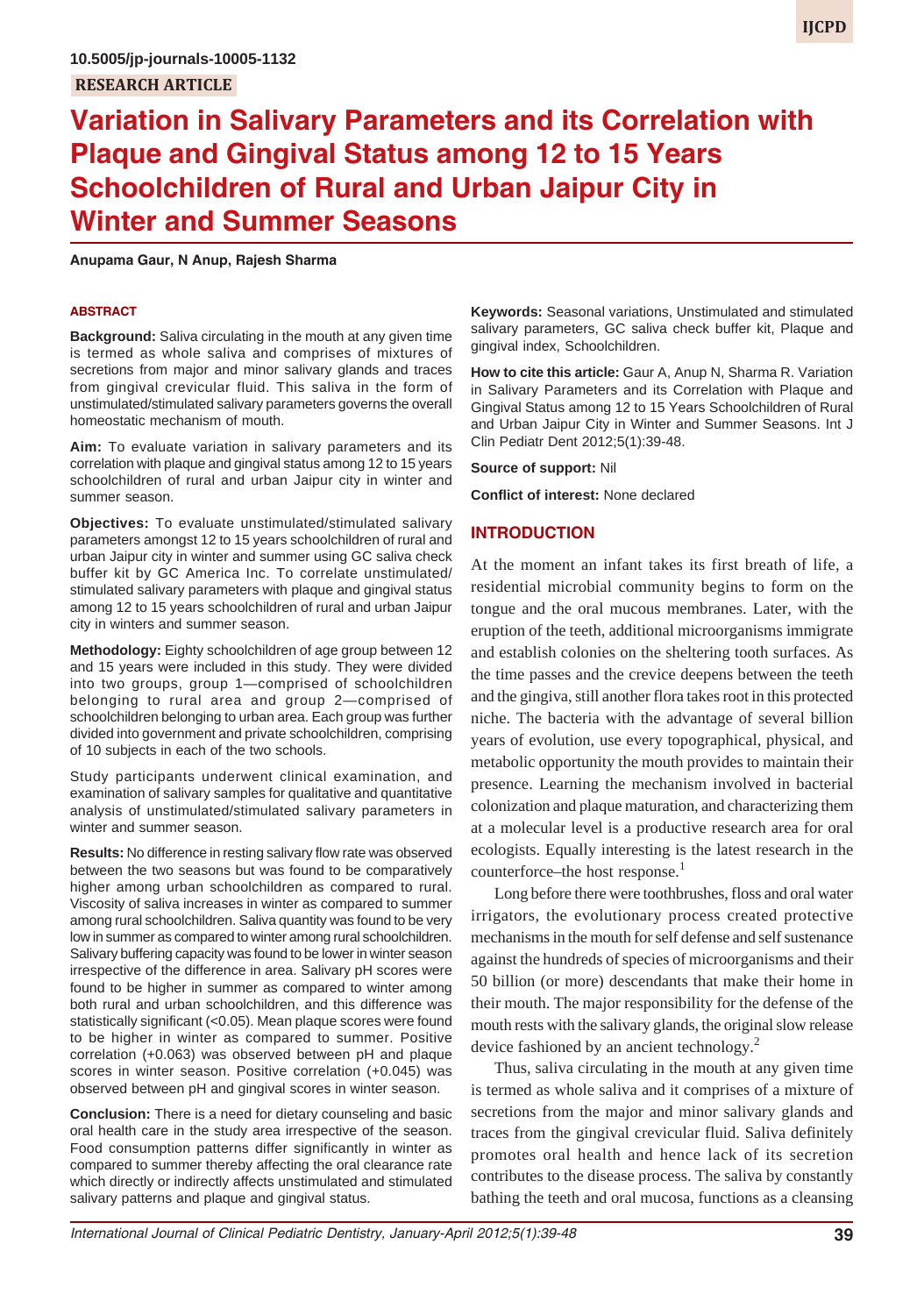solution, a lubricant, a buffer and ion reservoir of calcium and phosphate which are essential for remineralization of initial carious lesions.3,4

Thus, saliva in the form of its unstimulated and stimulated salivary parameters governs the overall oral homeostatic mechanism of the mouth. These parameters vary individually are found to exhibit circadial rhythms in humans due to variation in oral temperature.5

Most dentists are concerned that their patients are consuming a record number of sugar-filled sodas, sweetened fruit drinks, and such other stuff that affect their oral environment. Children are invariably the victims of these foodstuffs. These items generally have very little nutritional value, albeit their commercial value. They can take a heavy toll on our teeth over time.<sup>6</sup> Thus, dietary habits and the choice of food among children and teens are important factors that determine how quickly they may develop oral diseases. Five dental and oral environmental factors, namely, the tooth chemistry, the amount of salivary flow, the types of dental plaque bacteria, the type of fermentable carbohydrate eaten, and the frequency of daily food intake, especially the between meal snacks, are the causative agents concerned with the initiation and extension of dental diseases.<sup>7</sup>

The extent and significance of these interactions in the mouth of people consuming their normal conventional diet possibly affecting the salivary parameters which necessitate a need for this study.

Thus, to design good intervention programs and preventive strategies, information on food habits and dietary intake of the target population is very important.<sup>8</sup> As Rajasthan is the second largest state of India territorially, encompassing its economy which is primarily agricultural and pastoral. The food in Rajasthan is a diverse as the state itself. In some areas, it is simple and basic while in others it is exotic and elaborate. As it normally happens, the cooking is influenced by the land, lifestyle of its inhabitants, and the avaibility of ingredients in the region. Thus, contributing food patterns comprises mainly of plant origin, which in turn are largely seasonal dependent, thereby affecting the food avaiblity and dietary patterns.<sup>9</sup> In additionally, food habits also changes due to extreme temperature changes ranging from 7 to 45°C. According to ayurveda, with the changes in season our body needs different foods to adjust itself to the outside environment. In winters along with consumption of routine fruits and vegetables, sweets cuisines containing jaggary/gur are highly increased as they are believed to have warming properties. Similarly in summer seasons along with routine fruits and vegetables consumption of lassi (sweetened yogurt) and chaach

(buttermilk) are increased as these are believed to possess excellent coolant properties.<sup>10</sup> Sweets made out of jaggary/ gur are mainly consumed during winter season and are solid and retentive in nature thereby decreases the oral clearance time, thus affecting the oral environment.

Studies $11,12$  have suggested that differences in the composition of saliva in rural and urban groups are closely associated with differences in absolute and relative amounts of nutrients that with energy content of diet. The high buffer effects of saliva appears to be associated with the exceptionally grain fiber-rich diet. Therefore, variation in the seasons affects the food availability and consumption patterns which in turn may have possible effect on salivary parameters.

### **AIM**

To evaluate variation in salivary parameters and its correlation with plaque and gingival status among 12 to 15 years schoolchildren of rural and urban Jaipur city in winter and summer season.

### **OBJECTIVES**

- To evaluate unstimulated/stimulated salivary parameters amongst 12 to 15 years schoolchildren of rural and urban Jaipur city in winter and summer using GC saliva check buffer kit by GC America Inc.
- To correlate unstimulated/stimulated salivary parameters with plaque and gingival status among 12 to 15 years schoolchildren of rural and urban Jaipur city in winters and summer season.

### **SUBJECTS AND METHODS**

*Study design:* A comparative longitudinal study conducted to evaluate and correlate unstimulated/stimulated salivary parameters with plaque and gingival status amongst 12 to 15 years schoolchildren of rural and urban Jaipur in two different seasons.

### **METHODOLOGY**

Eighty schoolchildren (40 in winter and 40 in summer) of age group between 12 and 15 years were included in this study. They were divided into two groups: Group 1 – comprised of schoolchildren belonging to rural area and group 2–comprised of schoolchildren belonging to urban area. Each group was further divided into government and private schoolchildren, comprising of 10 subjects in each of the two schools.

Study participants underwent clinical examination, and examination of salivary samples for qualitative and quantitative analysis of unstimulated/stimulated salivary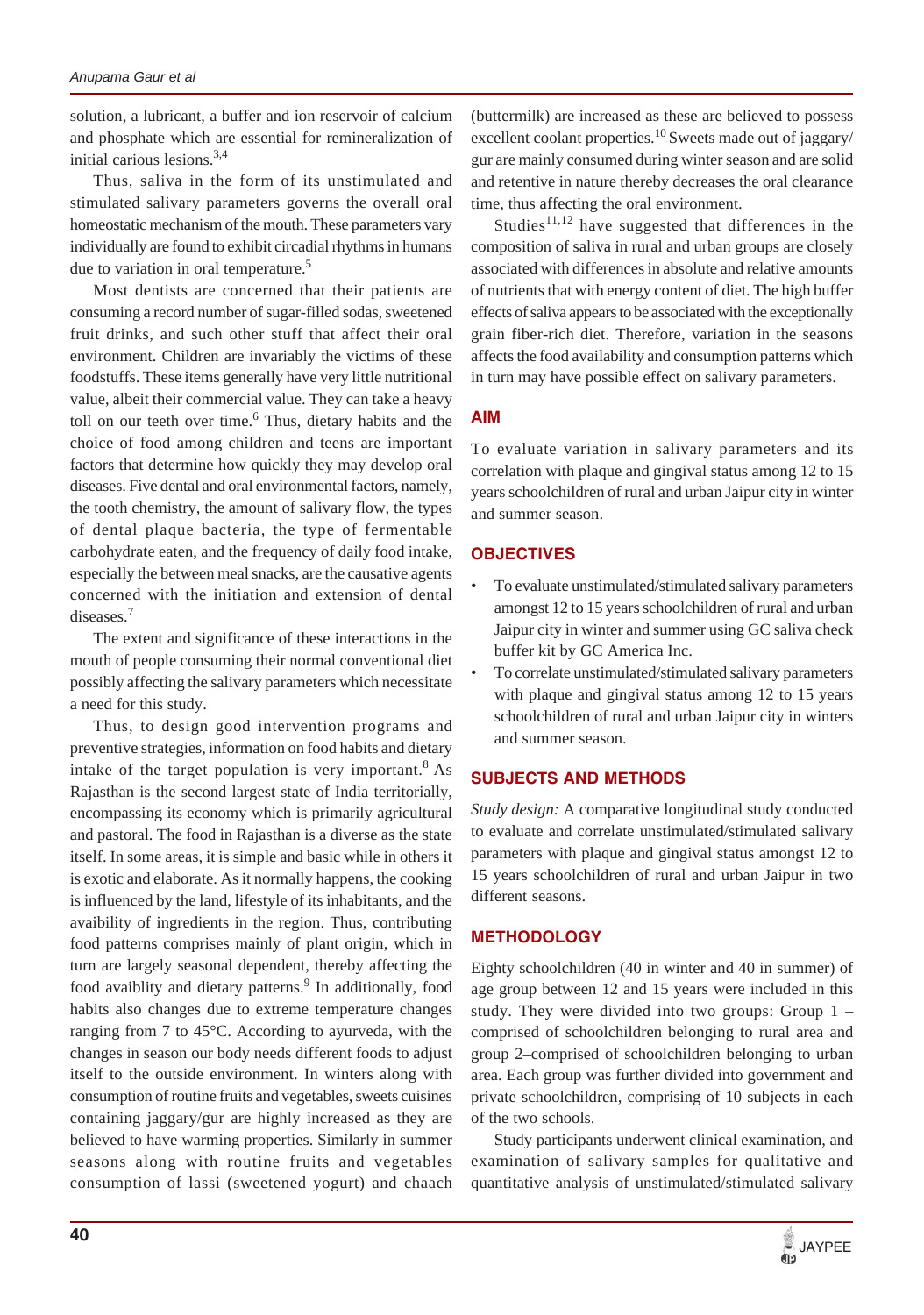parameters in winter and summer season. Under clinical examination, recording of plaque index (Silness and Loe in  $1964$ <sup>13</sup> and gingival index (Loe and Silness in  $1963$ )<sup>14</sup> was performed on the study subjects. Assessment of unstimulated and stimulated salivary parameters and their status was recorded. General information of the schoolchildren regarding their name, age, sex, class and school name was also collected.

*Ethical clearance:* Ethical clearance was taken from the institutional ethics committee and voluntary informed consent was obtained from the director of the orphanage. Permission to conduct the study was obtained from department of health and family welfare.

*Study procedure:* The study had been carried out from January 2010 to May 2010 in Jaipur district, the capital of Rajasthan. Jaipur district is divided into 13 tehsils, and covers an area of 11117.8 square km and a population of 5,251,071, with rural population of 2,659,004 and urban 2,592,067 and a population density of 471 persons per square Km.15 Based on simple random number table, Bhanpur (rural) and Central Jaipur (urban) was selected for the present study. Climate of Rajasthan can be broadly divided into four seasons: Premonsoon/summer, monsoon, postmonsoon and winter. In Jaipur city, maximum average temperature in summer ranges between 33 and 45°C. whereas, minimum temperature ranges between 24 and 27°C. Similarly, in winter maximum average temperature ranges between 20 and 24°C, and minimum temperature ranges between 7 and  $10^{\circ}$ C $10^{\circ}$ 

The list of the schools was collected from the Department of District Education Office, Jaipur (DDEO, Jaipur) and Shiksha Sankul, Jaipur. Prior to conducting the study, the investigator was calibrated at the department of public health dentistry and kappa value was found to be 0.85 which was satisfactory.

### **INCLUSION CRITERIA**

- 1. Schoolchildren in the age group of 12 to 15 years.
- 2. Those who gave the consent.
- 3. Schoolchildren who were continuous residents since birth were selected (continuous life residents are those who were born, reared and living in the same area).
- 4. The schoolchildren who were present on the scheduled date of investigation were included.

### **EXCLUSION CRITERIA**

- 1. Those who did not gave the consent.
- 2. Those subjects with findings of any acute oral infections.
- 3. Subjects with orthodontic appliances.
- 4. Subjects under antibiotic therapy in the past 6 months.
- 5. Subjects who underwent oral prophylaxis in last 24 months.

#### **Armamentarium**

Sufficient numbers of sterile instruments were made available for the oral examination during the study.

- 1. Plane mouth mirrors.
- 2. Tweezers.
- 3. Blunt Probe.
- 4. Explorers.
- 5. Kidney trays.
- 6. Containers (one used for instruments and other for sterilized instruments).
- 7. 10% Korsolex.
- 8. Sterilized gauze piece and cotton.
- 9. Disposable gloves and mouth mask.
- 10. Data recording proforma (salivary parameters and index recording proforma).
- 11. GC saliva check buffer kit.

#### **Statistical Analysis**

The statistical package for socioscience (SPSS), version 10 was used for analysis. The Chi-square test was used to compare proportion and one-way analysis of variance method was used to compare means. Least square distance multiple comparison tests were used to detect the significant difference between the group's means.

#### **RESULTS**

### **Comparison of Level of Hydration according to Season and Area (Table 1 and Fig. 1)**

Out of the total 40 study participants in rural area, 15 (75%) were found to have normal resting flow in winter and summer; whereas, 5 (25%) were found to have low resting flow in both the seasons. Similarly out of the total 40 study participants belonging to urban area, 16 (80%) were found to have normal resting flow in both the seasons and 4 (20%) were found to have low resting flow.

### **Comparison of Saliva Consistency according to Season and Area (Table 2 and Fig. 2)**

Out of the total participants in rural area 17 (85%) were found to have increased salivary viscosity in summer as compared to winter 5 (25%). Similarly among the urban participants 10 (50%) were found to have increased viscosity in summer as compared to winter 9 (45%).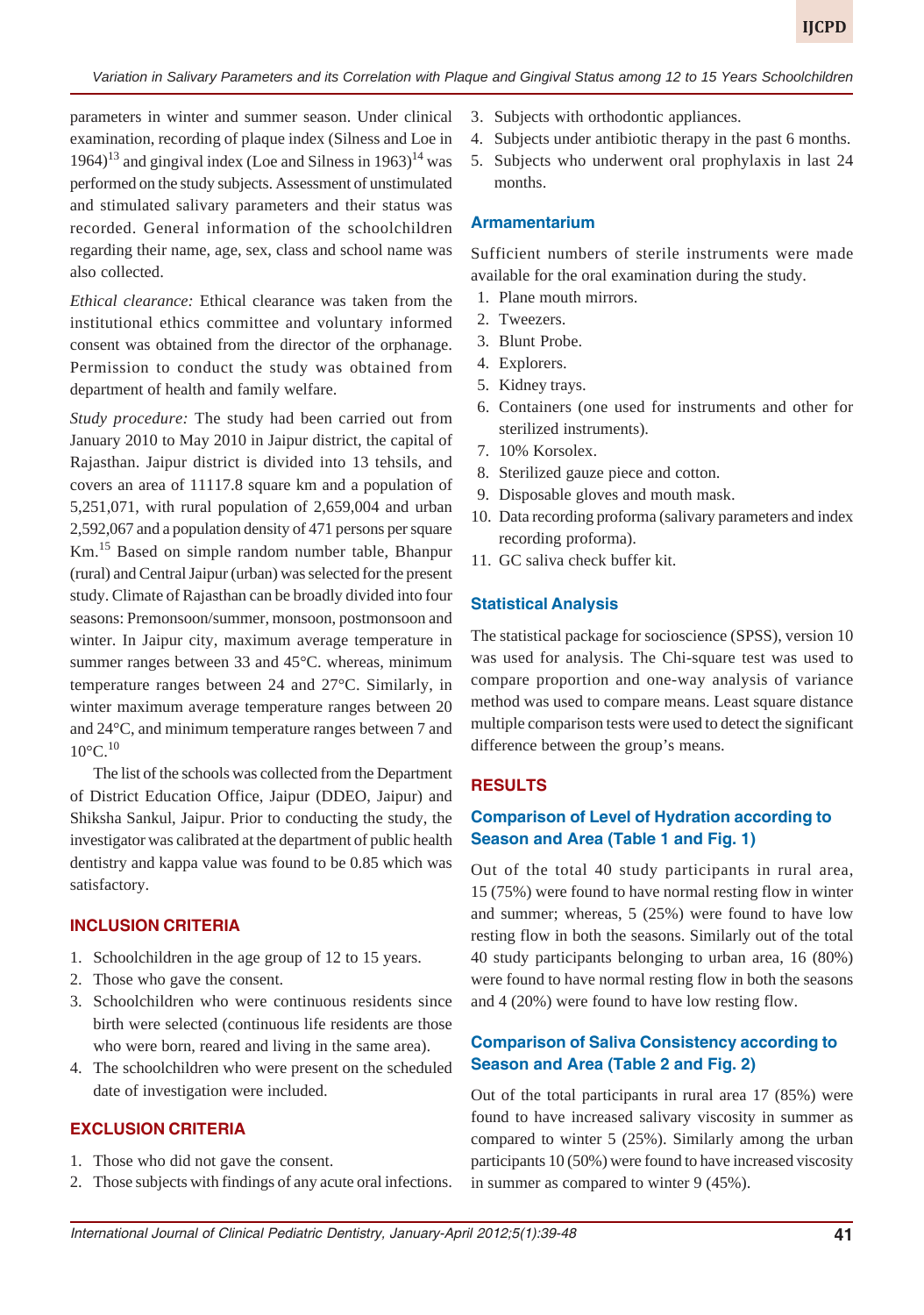

Fig. 1: Distribution of level of hydration according to season and area



**Fig. 2:** Distribution of saliva consistency according to season and area

### **Comparison of Saliva Quantity according to Season and Area (Table 3 and Fig. 3)**

Among the study participants in rural area saliva quantity was found to be very low in summer 12 (60%) as compared to winter 1 (5%). Similarly in urban area saliva quantity was found to be very low in summer 5 (25%) as compared to winter 4 (20%); whereas saliva quantity was found to be normal in winters as compared to summer among rural 17 (85%) and urban 10 (50%) participants.

# **Comparison of Buffering Capacity according to Season and Area (Table 4 and Fig. 4)**

Out of the total study participants belonging to rural area, 3 (15%) were found to have very low buffering capacity in winter as compared to summer, 15 (75%) were found to have low buffering capacity in summer as compared to winter and 7 (35%) were found to have normal buffering capacity in winter as compared to summer; whereas in urban area 2 (10%) were found to have very low buffering capacity in winter as compared to summer, 15 (75%) were found to have low buffering capacity in summer as compared to winter and 10 (50%) were found to have normal buffering capacity in winter as compared to summer.

## **Mean pH Scores according to Season and Area (Table 5 and Fig. 5)**

The pH scores were found to be higher in winter season  $(7.47 \pm 0.44)$  as compared to summer  $(7.18 \pm 0.48)$  among rural and urban participants, but the difference is found to be statistically significant among rural participants  $( $0.05$ ).$ 

### **Mean Plaque Scores (PI) according to Season and Area (Table 6 and Fig. 6)**

Plaque scores were found to be higher in summer season as compared to winter among both rural and urban study participants and this difference was found to be not statistically significant (>0.05).

|                    |                        | <b>Table 1:</b> Distribution of level of hydration according to season and area |                        |                        |  |  |
|--------------------|------------------------|---------------------------------------------------------------------------------|------------------------|------------------------|--|--|
| Level of hydration |                        | Urban<br>Rural                                                                  |                        |                        |  |  |
|                    | Winter                 | Summer                                                                          | Winter                 | Summer                 |  |  |
| Normal<br>Low      | 15 (75.00)<br>5(25.00) | 15 (75.00)<br>5(25.00)                                                          | 16 (80.00)<br>4(20.00) | 16 (80.00)<br>4(20.00) |  |  |
| Total              | 20 (100.00)            | 20 (100.00)                                                                     | 20 (100.00)            | 20 (100.00)            |  |  |

| Table 2: Distribution of saliva consistency according to season and area |             |             |             |             |
|--------------------------------------------------------------------------|-------------|-------------|-------------|-------------|
| Saliva consistency                                                       |             | Rural       |             | Urban       |
|                                                                          | Winter      | Summer      | Winter      | Summer      |
| Frothy bubbly                                                            | 5(25.00)    | 17 (85.00)  | 9(45.00)    | 10(50.00)   |
| Sticky frothy                                                            | 3(15.00)    | 0(0.00)     | 1(5.00)     | 0(0.00)     |
| Watery clear                                                             | 12 (60.00)  | 3(15.00)    | 10(50.00)   | 1(5.00)     |
| Normal viscosity                                                         | 0(0.00)     | 0(0.00)     | 0(0.00)     | 0(0.00)     |
| Increase viscosity                                                       | 0(0.00)     | 0(0.00)     | 0(0.00)     | 7(35.00)    |
| Total                                                                    | 20 (100.00) | 20 (100.00) | 20 (100.00) | 20 (100.00) |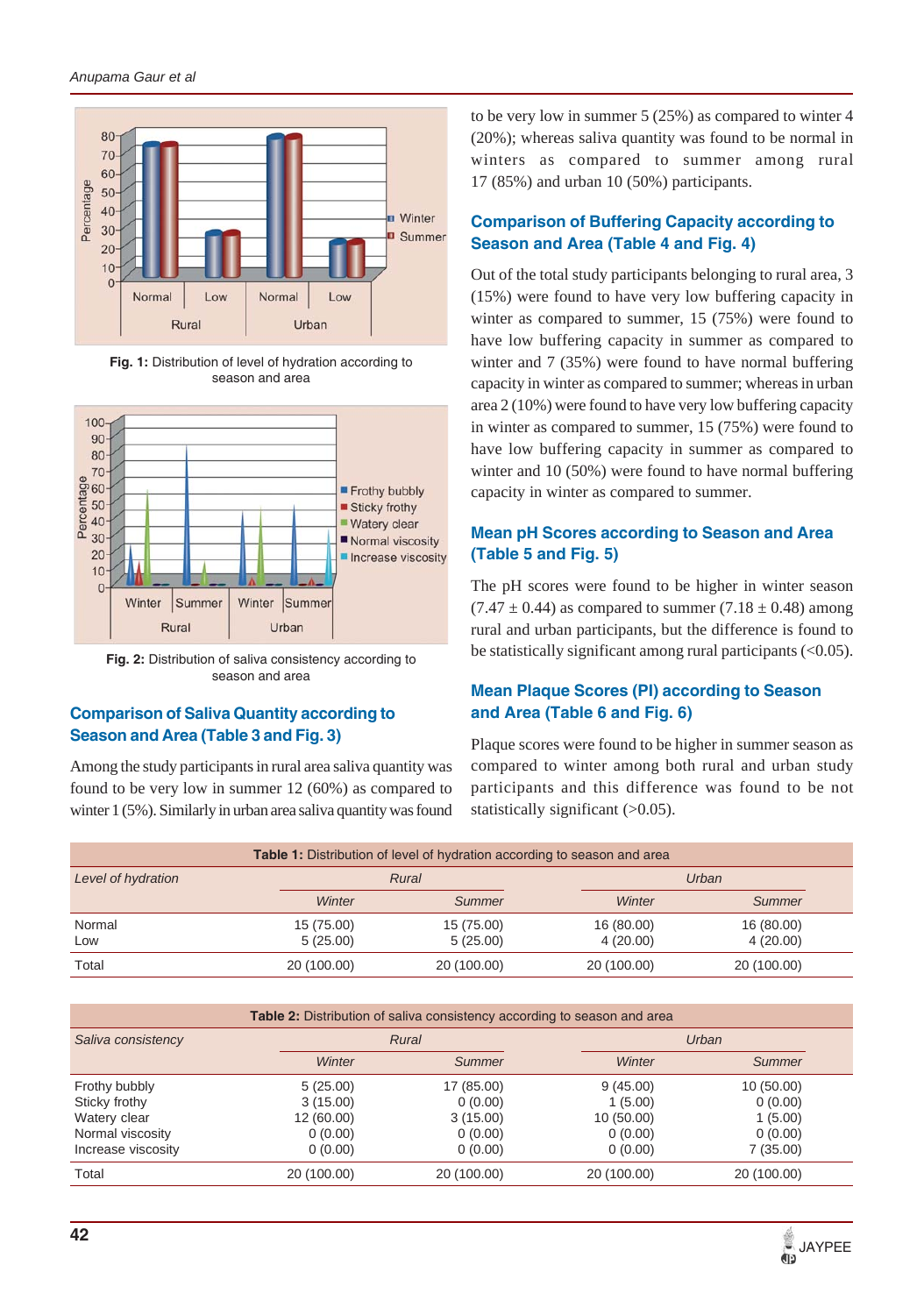*Variation in Salivary Parameters and its Correlation with Plaque and Gingival Status among 12 to 15 Years Schoolchildren*

| <b>Table 3:</b> Distribution of saliva quantity according to season and area |                |             |             |             |
|------------------------------------------------------------------------------|----------------|-------------|-------------|-------------|
| Saliva quantity                                                              | Urban<br>Rural |             |             |             |
|                                                                              | Winter         | Summer      | Winter      | Summer      |
| Very low                                                                     | 1(5.00)        | 12 (60.00)  | 4(20.00)    | 5(25.00)    |
| Low                                                                          | 2(10.00)       | 6(30.00)    | 6(30.00)    | 6(30.00)    |
| Normal                                                                       | 17 (85.00)     | 2(10.00)    | 10(50.00)   | 9(45.00)    |
| Total                                                                        | 20 (100.00)    | 20 (100.00) | 20 (100.00) | 20 (100.00) |

| Table 4: Distribution of buffering capacity according to season and area |             |             |             |             |
|--------------------------------------------------------------------------|-------------|-------------|-------------|-------------|
| <b>Buffering capacity</b>                                                | Rural       | Urban       |             |             |
|                                                                          | Winter      | Summer      | Winter      | Summer      |
| Very low                                                                 | 3(15.00)    | 0(0.00)     | 2(10.00)    | 0(0.00)     |
| Low                                                                      | 10(50.00)   | 15 (75.00)  | 8(40.00)    | 15 (75.00)  |
| Normal                                                                   | 7(35.00)    | 5(25.00)    | 10(50.00)   | 5(25.00)    |
| Total                                                                    | 20 (100.00) | 20 (100.00) | 20 (100.00) | 20 (100.00) |



**Fig. 3:** Distribution of saliva quantity according to season and area



**Fig. 4:** Distribution of buffering capacity according to season and area

| <b>Table 5:</b> Mean $\pm$ SD of pH according to season among study<br>participants belonging to rural and urban area |                          |                 |        |                                     |  |  |  |  |
|-----------------------------------------------------------------------------------------------------------------------|--------------------------|-----------------|--------|-------------------------------------|--|--|--|--|
| Area                                                                                                                  | Mean $\pm$ SD<br>p-value |                 |        | Significance                        |  |  |  |  |
|                                                                                                                       | Winter                   | Summer          |        |                                     |  |  |  |  |
| Rural                                                                                                                 | $7.47 \pm 0.44$          | $7.18 \pm 0.48$ | < 0.05 | S                                   |  |  |  |  |
| ΝS<br>Urban<br>$7.23 \pm 0.46$<br>$7.09 \pm 0.38$<br>>0.05                                                            |                          |                 |        |                                     |  |  |  |  |
|                                                                                                                       |                          |                 |        | S: Significant; NS: Not significant |  |  |  |  |



**Fig. 5:** Mean pH scores according to season and area

Table 6: Mean ± SD of plaque index according to season among study participants belonging to rural and urban area

| Area  | Mean $\pm$ SD   |                 | p-value | Significance |
|-------|-----------------|-----------------|---------|--------------|
|       | Winter          | Summer          |         |              |
| Rural | $4.74 \pm 2.41$ | $5.11 \pm 3.11$ | >0.05   | ΝS           |
| Urban | $2.50 \pm 2.89$ | $3.39 \pm 1.88$ | >0.05   | ΝS           |

NS: Not significant



**Fig. 6:** Mean plaque scores according to season and area

*International Journal of Clinical Pediatric Dentistry, January-April 2012;5(1):39-48* **43**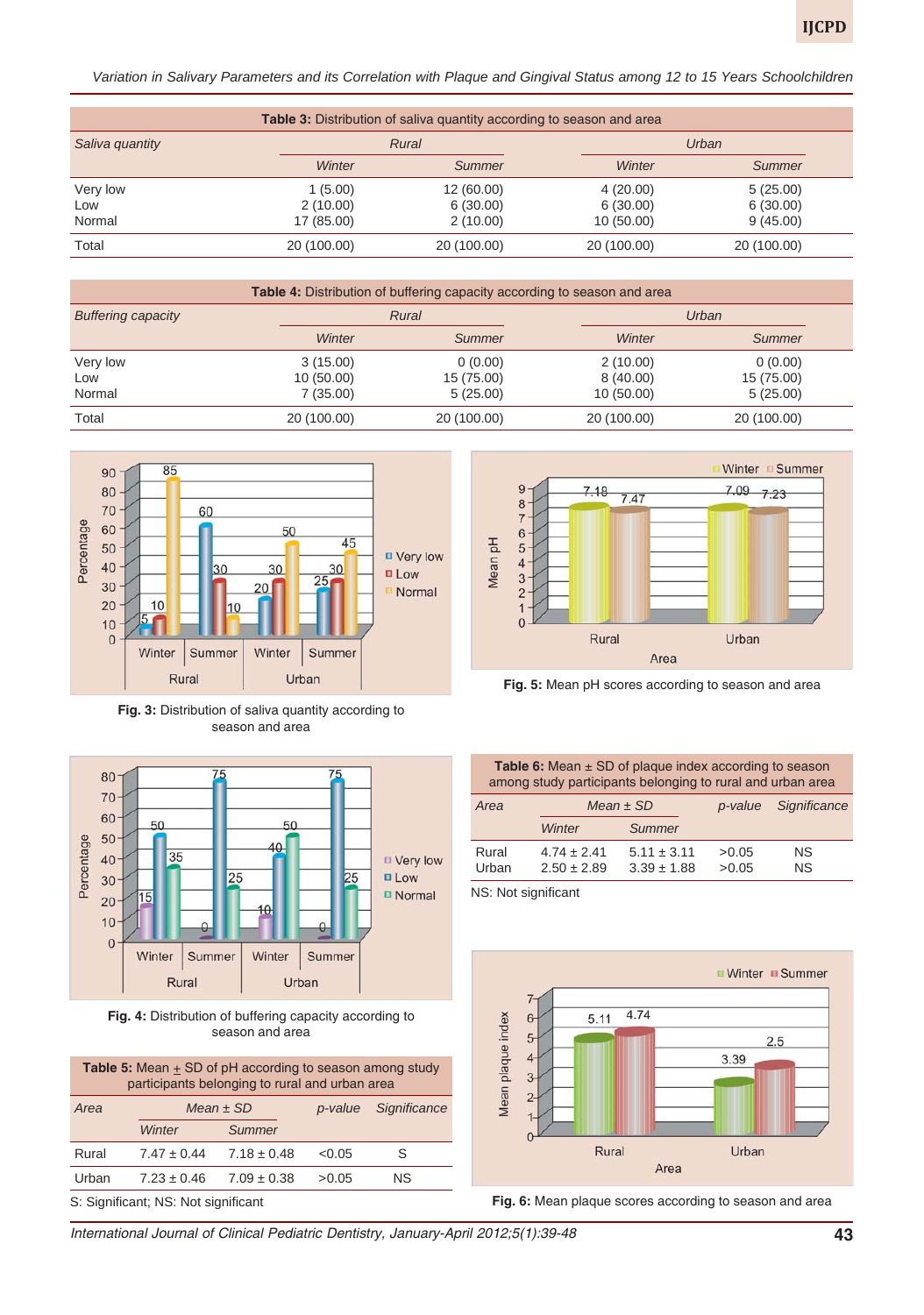### **Mean Gingival Scores (GI) according to Season and Area (Table 7 and Fig. 7)**

Gingival scores were found to be higher in summer season as compared to winter among both rural and urban study participants and this observed difference was found to be not statistically significant  $(>0.05)$ .

| <b>Table 7:</b> Mean $\pm$ SD of gingival index according to season<br>among study participants belonging to rural and urban area |                                    |                                    |                |                 |  |
|-----------------------------------------------------------------------------------------------------------------------------------|------------------------------------|------------------------------------|----------------|-----------------|--|
| Area                                                                                                                              | Mean $\pm$ SD                      |                                    | p-value        | Significance    |  |
|                                                                                                                                   | Winter                             | Summer                             |                |                 |  |
| Rural<br>Urban                                                                                                                    | $3.23 \pm 3.12$<br>$1.70 \pm 2.99$ | $4.89 \pm 3.08$<br>$2.21 \pm 3.09$ | >0.05<br>>0.05 | ΝS<br><b>NS</b> |  |

NS: Not significant



**Fig. 7:** Mean gingival scores according to season and area

# **Correlation between pH and Plaque Scores (PI) according to Season amongst Study Participants in Rural Area (Table 8 and Fig. 8)**

Among the study participants in rural area negative correlation was observed between pH and plaque scores in winter season  $(-0.093)$  and a positive correlation was observed for the same in summer  $(+0.063)$ , but this difference was found to be not statistically significant  $(>0.05)$ .

## **Correlation between pH and Plaque Scores (PI) according to Season amongst Study Participants in Urban Area (Table 9 and Fig. 9)**

Among the study participants in urban area a negative correlation was observed between pH and plaque scores in winter season (–0.115) which was found to be not statistically significant  $(>0.05)$ . Whereas in summers negative correlation was observed for the same (–0.447) which was found to be statistically significant  $(< 0.05)$ .

| <b>Table 8:</b> Correlation between plaque index and pH according to |  |
|----------------------------------------------------------------------|--|
| season among study participants belonging to rural area              |  |

| Season | r-value  | p-value | Significance |
|--------|----------|---------|--------------|
| Winter | $-0.093$ | > 0.05  | NS.          |
| Summer | $+0.063$ | > 0.05  | NS.          |

NS: Not significant



**Summer**



**Fig. 8:** Correlation between pH and plaque scores according to season among study participants in rural area

# **Correlation between pH and Gingival Scores (GI) according to Season amongst Study Participants in Rural Area (Table 10 and Fig. 10)**

Among the study participants in rural area a negative correlation was observed between pH and gingival scores in winter season  $(-0.025)$  and a positive correlation was observed for the same in summer (+0.045), but this difference was found to be not statistically significant  $(>0.05)$ .

# **Correlation between pH and Gingival Scores according to Season amongst Study Participants in Urban Area (Table 11 and Fig. 11)**

Among the study participants in urban area a positive correlation was observed between pH and gingival scores in winter season (+0.060) and a negative correlation was observed for the same in summer  $(-0.085)$ , but observed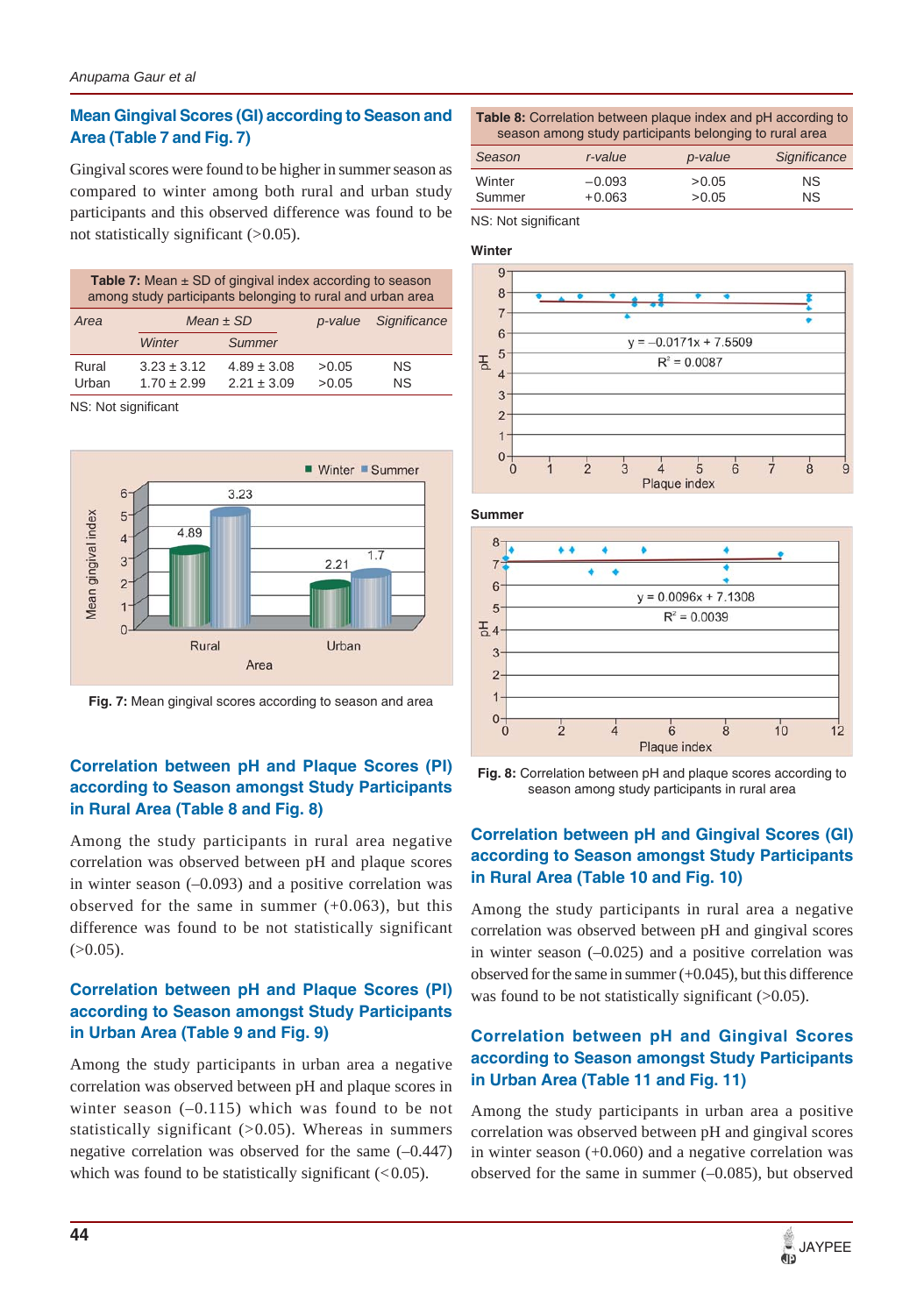*Variation in Salivary Parameters and its Correlation with Plaque and Gingival Status among 12 to 15 Years Schoolchildren*

**Table 9:** Correlation between gingival index and pH according to season among study participants belonging to rural area

| Season           | r-value              | p-value          | Significance     |
|------------------|----------------------|------------------|------------------|
| Winter<br>Summer | $-0.025$<br>$+0.045$ | > 0.05<br>> 0.05 | <b>NS</b><br>NS. |
|                  |                      |                  |                  |

NS: Not significant









**Fig. 9:** Correlation between pH and plaque scores according to season among study participants in urban area

values were found to be not statistically significant  $(>0.05)$ .

#### **DISCUSSION**

According to ayurveda with the changes in season, our body needs different foods to adjust itself to the outside environment.<sup>16</sup> In Jaipur city, maximum average temperature in summers ranges between 33 and 45°C; whereas, minimum temperature ranges between 24 and 27°C. Similarly, in winter maximum average temperature ranges between 20 and 24°C, and minimum temperature ranges between 7 and  $10^{\circ}$ C.<sup>10</sup>

Thus, due to contrast seasonal variation in the city, the food availability and consumption varies accordingly. Likewise in winter along with consumption of routine fruits and vegetables, sweets cuisines containing jaggary/gur are highly increased as they are believed to have warming properties. Similarly in summer season along with routine fruits and vegetables consumption of lassi (sweetened **Table 10:** Correlation between plaque index and pH according to season among study participants belonging to urban area

| Season | r-value  | p-value | Significance |
|--------|----------|---------|--------------|
| Winter | $-0.115$ | > 0.05  | NS.          |
| Summer | $-0.447$ | < 0.05  | Sig          |

S: Significance; NS: Not significant

#### **Winter**



**Summer**



**Fig. 10:** Correlation between pH and gingival scores according to season among study participants in rural area

yoghurt) and chaach (buttermilk) are increased as these are believed to possess excellent coolant properties and also prevent oral dehydration. Sweets are an integral part of Rajasthani food which are not merely used as desserts but are consumed before and even along with the meal. Churma, gajak, ghevar are some of the popular sweets consumed in Rajasthan especially during winter season.<sup>9</sup> As these sweets are solid and retentive in nature and thereby decreases the oral clearance time and possibly affecting the salivary parameters qualitatively and quantitatively.

Thus, the present study considers evidences about the seasonal variations (it is a component of time series which is defined as repetitive and predictable movement around the trend line in 1 year or less, which is detected by measuring the quantity of interest for small time intervals, such as days, weeks, months or quarters)<sup>17</sup> in salivary parameters, and its possible effect upon plaque and gingival status amongst study population.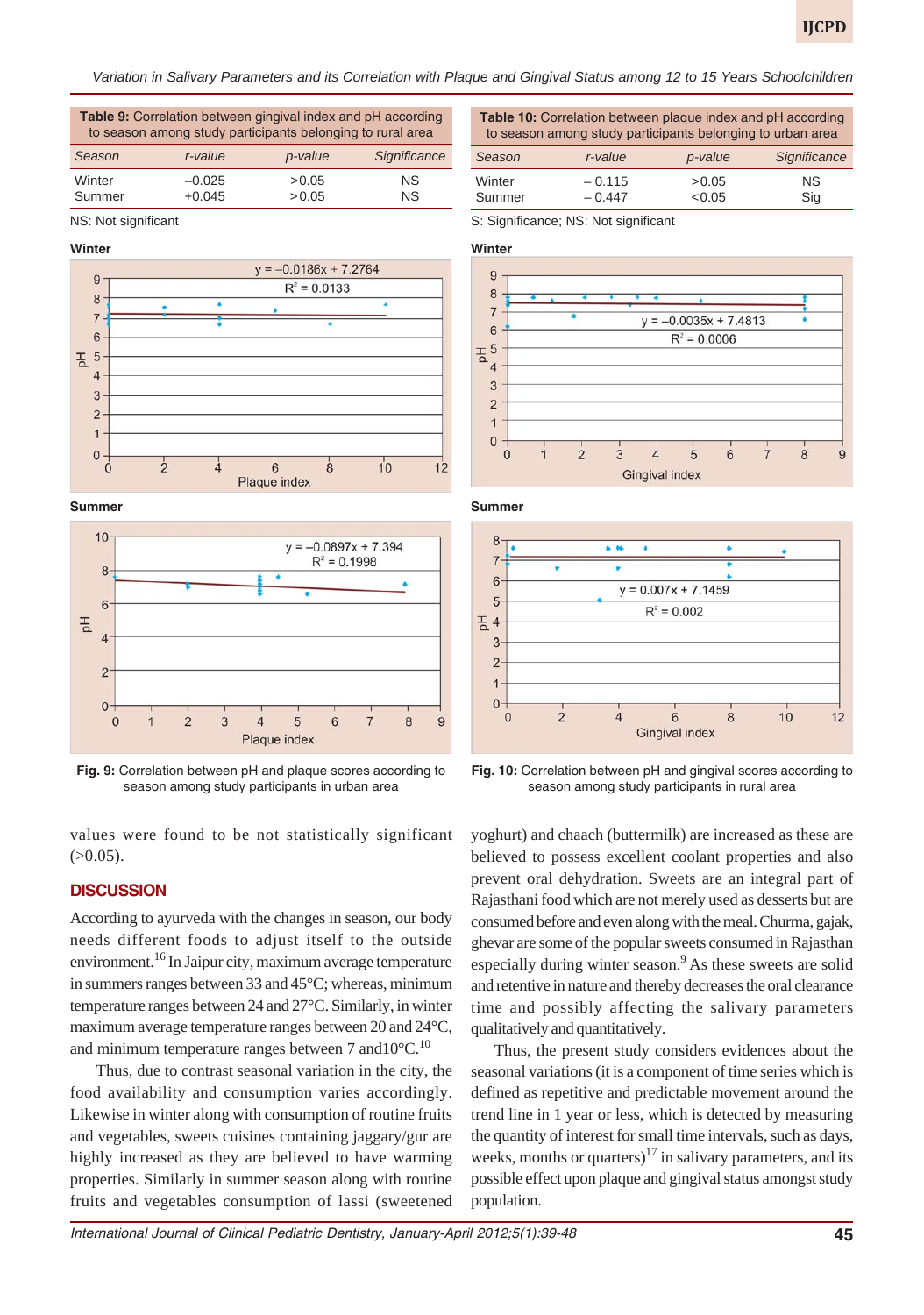**Table 11:** Correlation between gingival index and pH according to season among study participants belonging to urban area

| Season | r-value  | p-value | Significance |
|--------|----------|---------|--------------|
| Winter | $+0.060$ | >0.05   | NS.          |
| Summer | $-0.085$ | > 0.05  | NS.          |

NS: Not significant

#### **Winter**



**Summer**



**Fig. 11:** Correlation between pH and gingival scores according to season among study participants in urban area

### **Comparison of Level of Hydration according to Season and Area**

There was no difference in resting flow rate of saliva in both the seasons as unstimulated/resting flow rates are mainly affected due to the functioning of salivary glands; whereas, a comparative difference was observed in flow rates w.r.t area, i.e flow rates were higher among urban schoolchildren. This could be possible due to difference in food consumption patterns between the two areas. Findings were in contrast with following articles by MC Mazengo, E Soderling, P Alakuijala, J Tiekso, O Simell, Z Shi, N Lien, BN Kumar and G Holmboe-Ottesen in  $(2005)^{18}$  also reported minimal or no difference in food patterns among rural and urban Jiangsu schoolchildren and Anwar T Merchant, Mahshid Dehghan, Deanna Behnke Cook and Sonia S Anand in  $(2007)^{19}$  also suggested no differences in food consumption among rural and urban

schoolchildren. H Hausen in  $(1994)^{11}$  in which no differences were found in mean salivary flow rates among rural and urban subjects.

### **Comparison of Saliva Consistency according to Season and Area**

Viscosity of saliva increases in winter as compared to summer among rural schoolchildren. This could be attributed due to increased sugar and snack consumption among rural schoolchildren particularly during winter. Observations were in line with a study by MC Mazengo, E Soderling, P Alakuijala, J Tiekso, O Simell, H Hausen in  $(1994)$ ,<sup>11</sup> which state that saliva viscosity increases because there is increase in salivary protein concentration which was largely of plant origin as compared to urban diet which was animal protein dominated and MC Mazengo, E Soderling, P Alakujala, J Tiekso, J Tenovuo, O Simell, H Hausen in  $(1994)^{11}$  found that there was increase intakes of sucrose consumption in rural schoolchildren as compared to urban. These finding were in contrast to study conducted by Blay D, Astrom AN, Haugejorden O  $(2000)^{20}$ , Nyandindi U, Palin Palokas T, Milen A, Robinson V, Kombe N in  $(1994)^{21}$ where sugar and snack consumption was higher among urban schoolchildren; whereas, Z Shi, N Lien, BN Kumar and G Holmboe-Ottesen in  $(2005)^{18}$  reported no difference in sweet scores among rural and urban Jiangsu schoolchildren.

### **Comparison of Saliva Quantity according to Season and Area**

Saliva quantity was found to be very low in summer as compared to winter among rural schoolchildren. Reported findings were in contrast to an article by EM GhezzI, LA Lange and JA Ship  $(2000)^{22}$  in which no difference was observed in stimulated salivary flow rates in rural and urban study participants.

### **Comparison of Buffering Capacity according to Season and Area**

Salivary buffering capacity was found to be lower in winter season irrespective of the difference in area. This could be possible due to sweet cuisines containing jaggery/gur are increased in market and school canteens during winter season as they believed to have warming properties. Contrast findings were reported by MC Mazengo, E Soderling, P Alakuijala, J Tiekso, O Simell, H Hausen in  $(1994)^{11}$ where salivary buffering capacity was found to be higher among rural subjects than urban as residents in rural area consume more fiber-rich diet.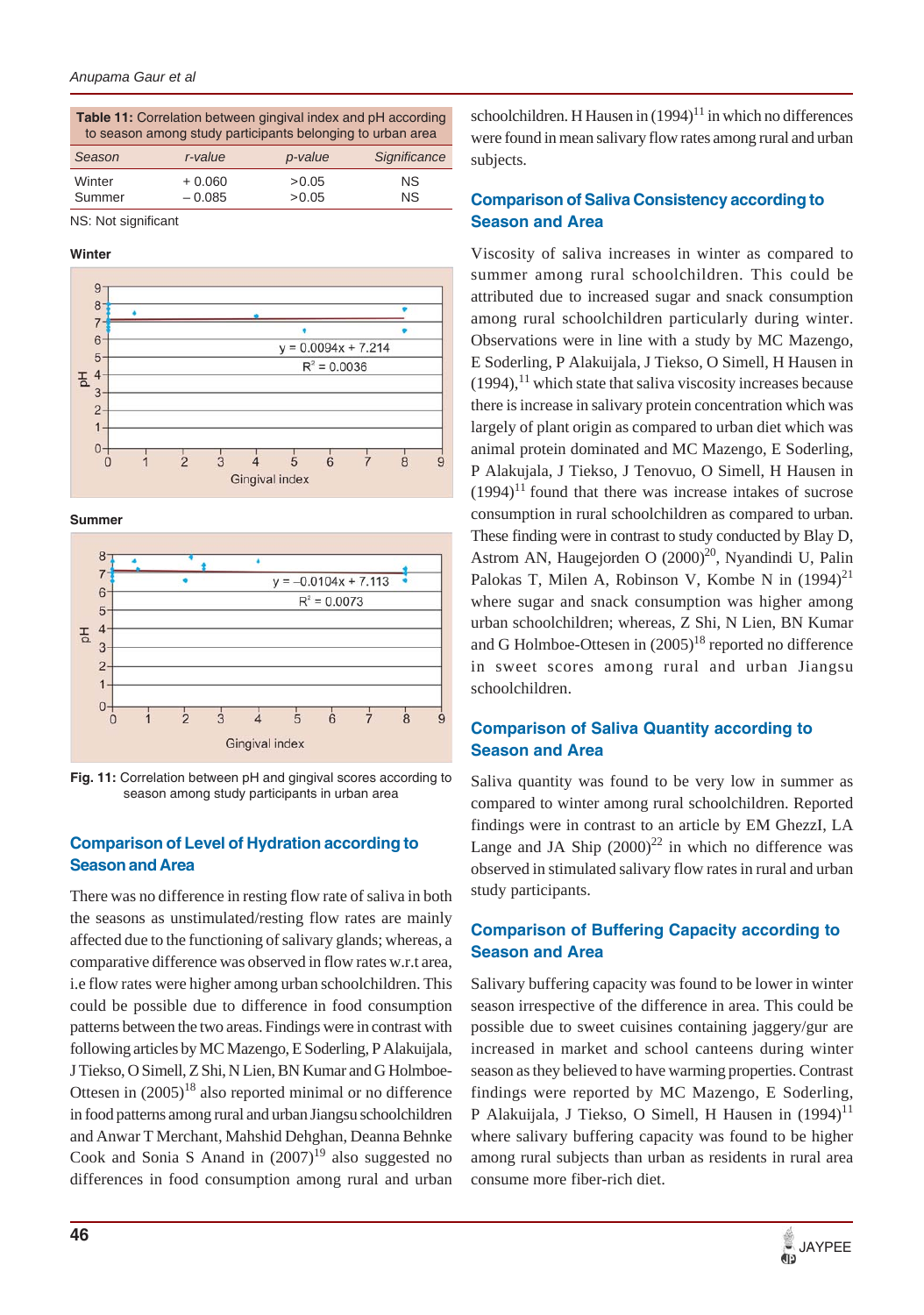#### **Mean pH Scores according to Season and Area**

Scores were found to be higher in summer as compared to winter among both rural and urban schoolchildren, and this difference was statistically significant  $( $0.05$ ) among$ participants belonging to rural area. Reason could be due to sweet cuisines containing jaggery/gur are increased in market and school canteens during winter and as these items are solid, sticky and more retentive in nature that adhere to the tooth surface for a longer duration thereby lowering down the pH particularly in winter season.

### **Mean Plaque Scores (PI) according to Season and Area**

Scores were found to be higher in winter as compared to summer among participants belonging to both the area. This could be attributed due to more consumption of sweet snacks which are solid, sticky and more retentive in nature that adhere to tooth surface for a longer duration and thereby decreasing the rate of oral clearance and thus increasing the plaque scores in winter.

### **Mean Gingival Scores (GI) according to Season and Area**

Scores were found to be higher in winter as compared to summer among participants belonging to both the area and this difference is found to be not statistically significant  $(0.05)$ . Reason could be due to increased intake of retentive sweet snacks which adhere to tooth surface for a longer duration and thereby decreasing the rate of oral clearance and thus increasing the gingival scores in winter. Findings were in contrast to a study by MC Mazengo, E Soderling, P Alakuijala, J Tiekso, O Simell, H Hausen in  $(1994)^{11}$  in which gingival scores were higher among urban subjects as they consume more sucrose and less fiber-rich diet.

### **Correlation between pH and Plaque Scores (PI) according to Season amongst Study Participants in Rural Area**

In winter, positive correlation (+0.063) was observed between pH and plaque scores as compared to summer where negative correlation was observed for the same. This could be due to the reason that in winter season there is increased consumption of sweet snacks which are solid, sticky and retentive in nature which adhere to the tooth surface for a longer duration thus decreasing the oral clearance rate, lowering the salivary pH and thereby increasing the plaque scores.

### **Correlation between pH and Plaque Scores (PI) according to Season amongst Study Participants in Urban Area**

In winter, negative correlation  $(-0.447)$  was observed between pH and plaque scores which was found to be statistically significant  $( $0.05$ ). This could be attributed due$ to improved oral hygiene practices among urban schoolchildren as compared to rural. Similar findings were reported by Blay D, Astrom AN, Haugejorden O  $(2000)^{20}$ where increased oral hygiene practices among urban than rural residents.

### **Correlation between pH and Gingival Scores (GI) according to Season amongst Study Participants in Rural Area**

In winter, positive correlation (+0.045) was observed between pH and gingival scores as compared to summer where negative correlation was observed for the same. This could be due to the reason that in winter season there is increased consumption of sweet snacks which are solid, sticky and retentive in nature which adhere to the tooth surface for a longer duration thus decreasing the oral clearance rate lowering the salivary pH and thereby increasing the gingival scores.

### **Correlation between pH and Gingival Scores according to Season amongst Study Participants in Urban Area**

In winter, positive correlation (+0.060) was observed between pH and gingival scores; whereas in summer, negative correlation (–0.085) was observed for the same. This could be due to the reason that in winter season there is increased consumption of sweet snacks which adhere to the tooth surface for a longer duration thus decreasing the oral clearance rate, lowering the salivary pH and thereby increasing the gingival scores. Findings were in line to a study by MC Mazengo, E Soderling, P Alakuijala, J Tiekso, O Simell, H Hausen in  $(1994)^{11}$  in which gingival scores were higher among urban subjects as they consume more sucrose and less fiber-rich diet.

#### **SUMMARY AND CONCLUSION**

- No difference in resting salivary flow rate was observed between the two seasons but was found to be comparatively higher among urban schoolchildren as compared to rural.
- Viscosity of saliva increases in winter as compared to summer among rural schoolchildren.